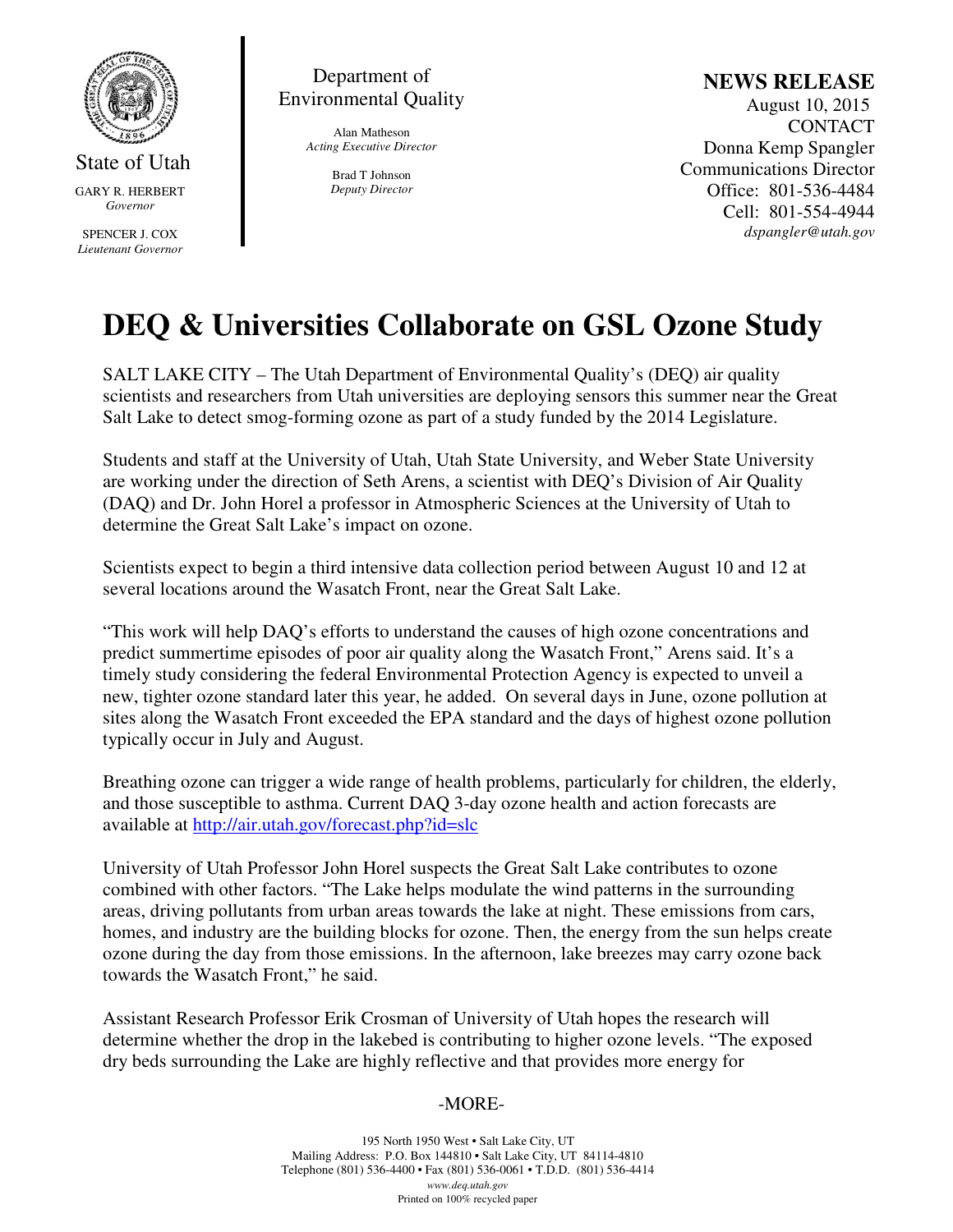photochemical reactions creating ozone to take place," he said.

The 2015 summer research project has been coined " $SO_3S$ " by the research team, for the Summer Ozone Study  $(O_3)$  is the chemical symbol for ozone).

"Many more ozone sensors near the ground have been deployed around the Great Salt Lake by DAQ than we normally have available" said Arens. "The universities provide specialized ways to deploy ozone sensors, for example, on a UTA TRAX light rail car and vehicles, including a small van referred to by the University of Utah as the 'Nerdmobile' that contains a suite of air pollution sensors.

Researchers from Utah State University and Weber State University will be assessing how the ozone concentration changes in the lowest few hundred meters away from the surface. They will be using ozone sensors mounted on Unmanned Aerial Vehicles as well as tethered and free-flying balloons."

Anyone interested in the project can see some of the preliminary data as we're collecting it by following this web site: http://meso2.chpc.utah.edu/gslso3s/ . Students and researchers involved in the project will be analyzing the unprecedented amount of ozone and weather data collected as the project unfolds and then continuing in the fall.

## **Contact:**

#### **Seth Arens**

Utah Department of Environmental Quality, Division of Air Quality 801-536-4146 sarens@utah.gov

## **John Horel**

University of Utah, Department of Atmospheric Sciences 801-581-7091 john.horel@utah.edu

## **Randal Martin**

Utah State University, Civil and Environmental Engineering Department 435-797-1585 randy.martin@usu.edu

## **John Sohl**

Weber State University, Department of Physics 801-626-7907

-MORE-